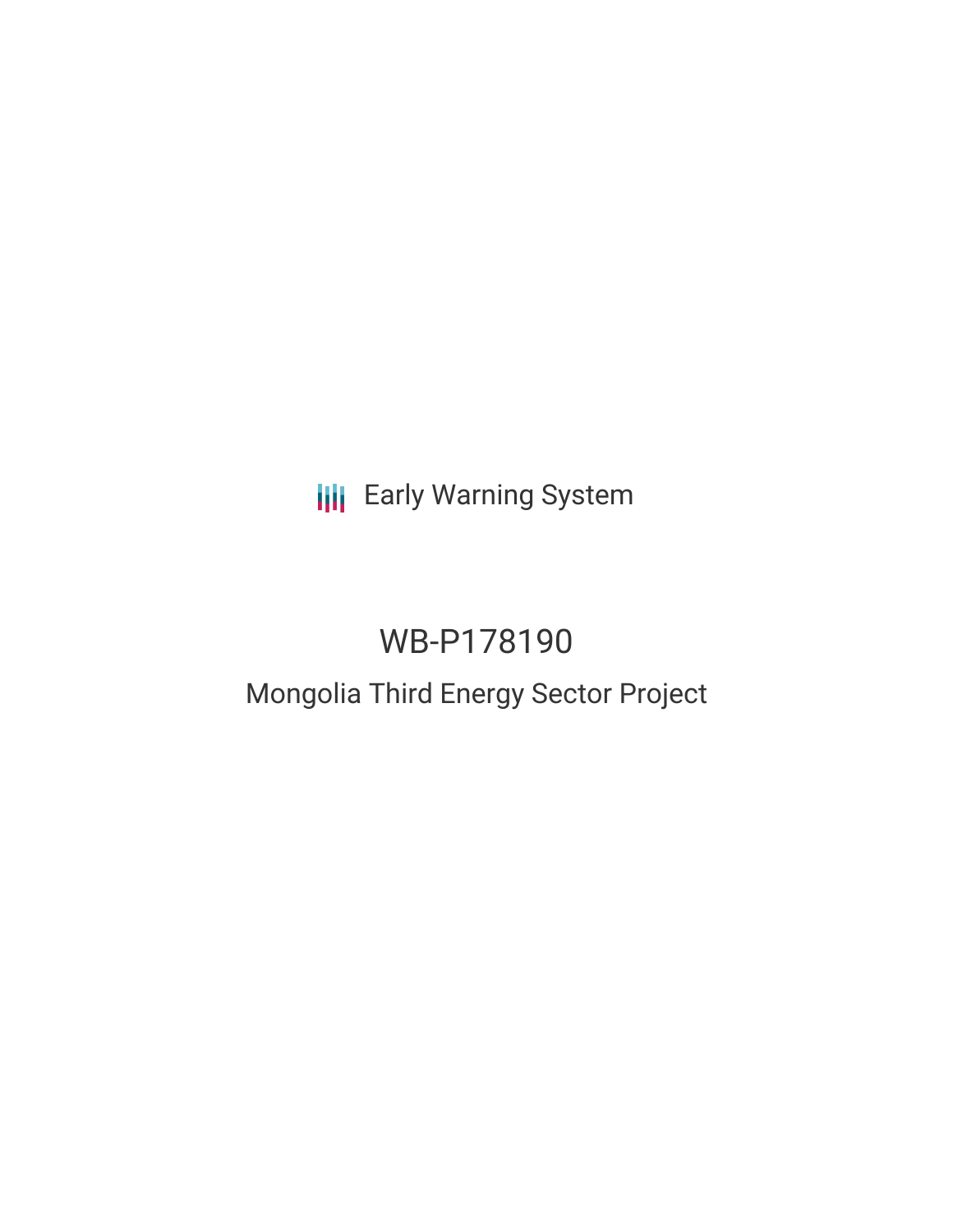

### **Quick Facts**

| <b>Countries</b>               | Mongolia         |
|--------------------------------|------------------|
| <b>Financial Institutions</b>  | World Bank (WB)  |
| <b>Status</b>                  | Pipeline         |
| <b>Bank Risk Rating</b>        | U                |
| <b>Borrower</b>                | government       |
| <b>Sectors</b>                 | Energy           |
| <b>Investment Amount (USD)</b> | \$150.00 million |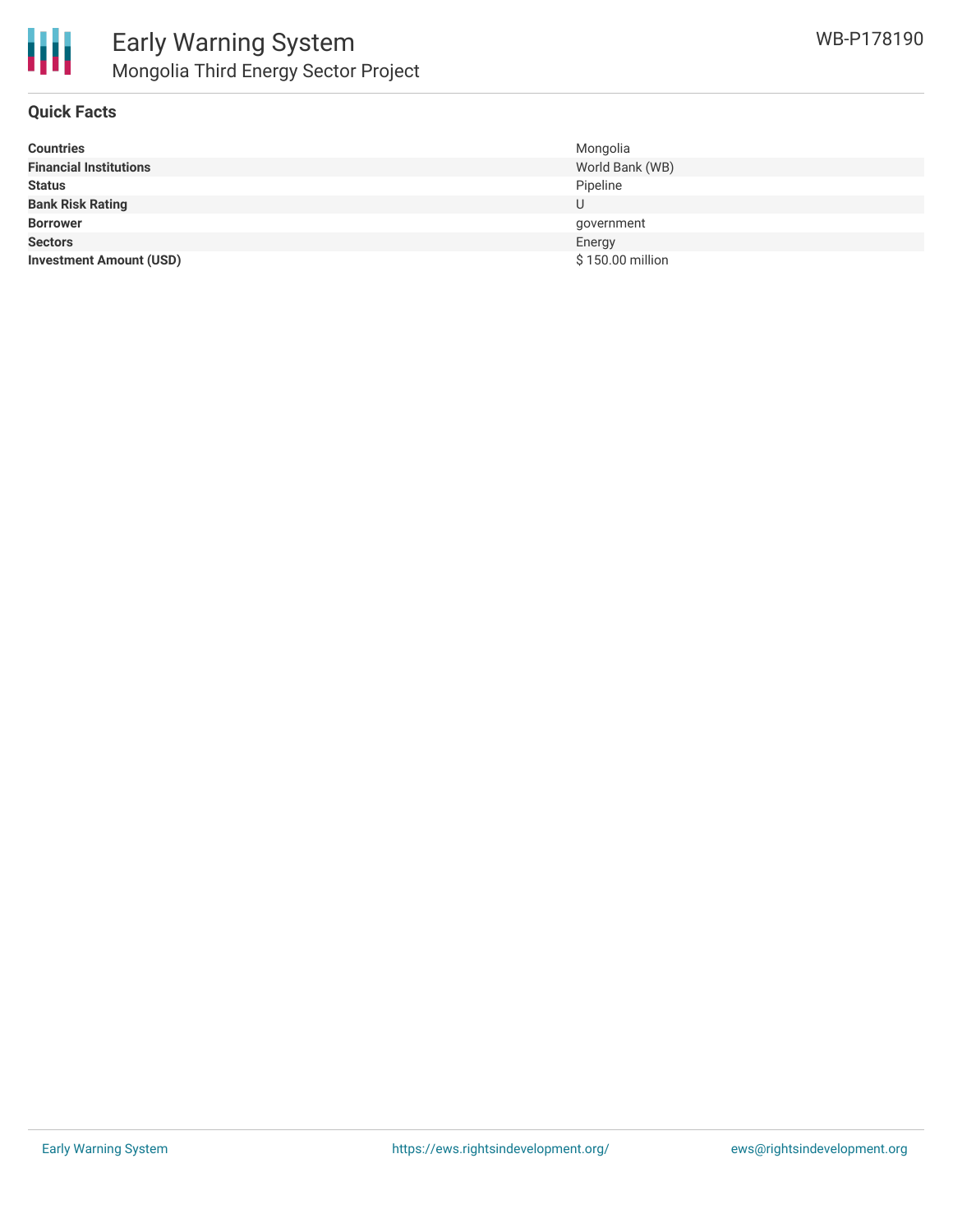

# **Project Description**

According to WB website, the objective of the project is to promote the capacity and flexibility to decarbonize the Mongolia power system. There is no proper data is available by the time of disclosure.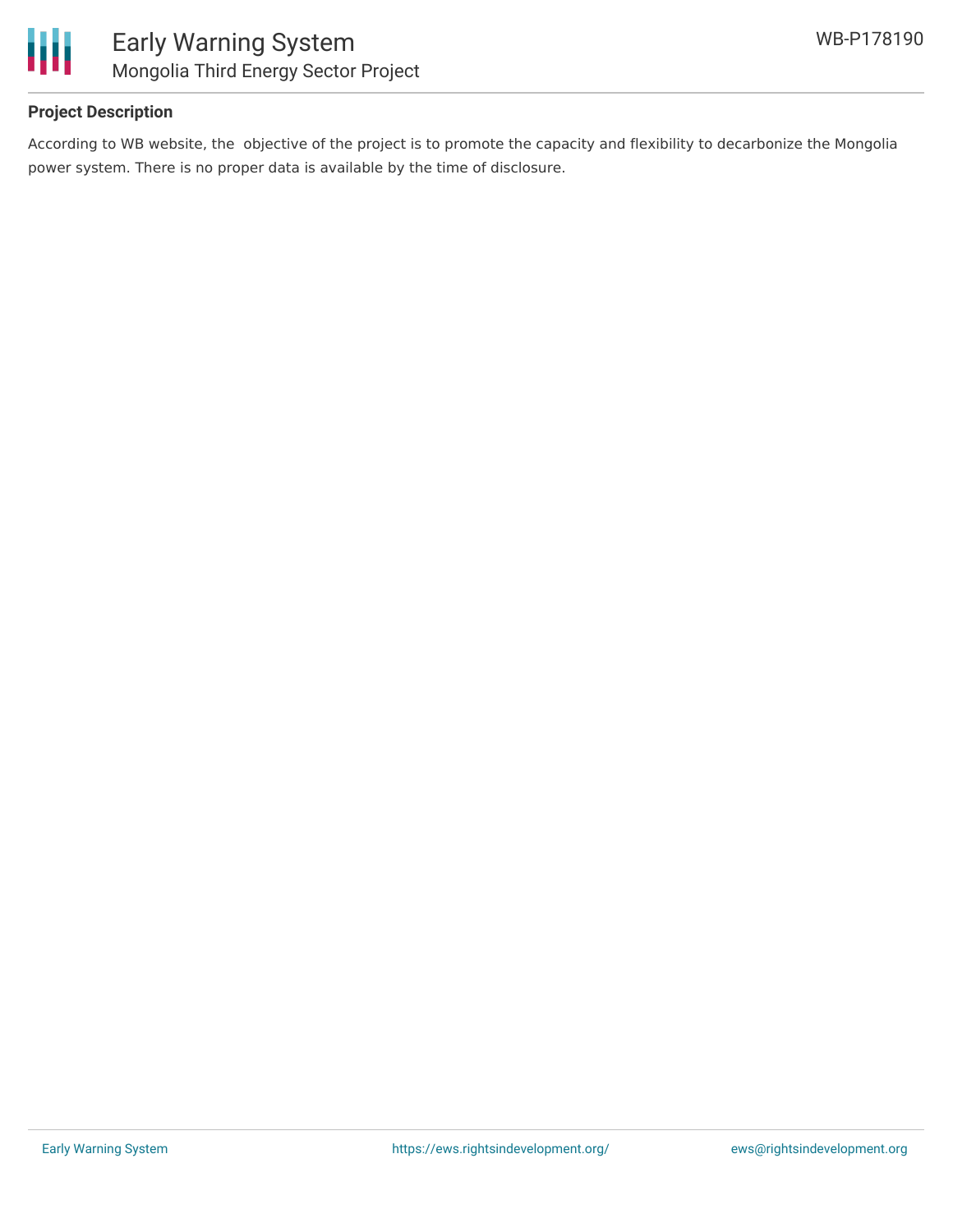

# **Investment Description**

World Bank (WB)